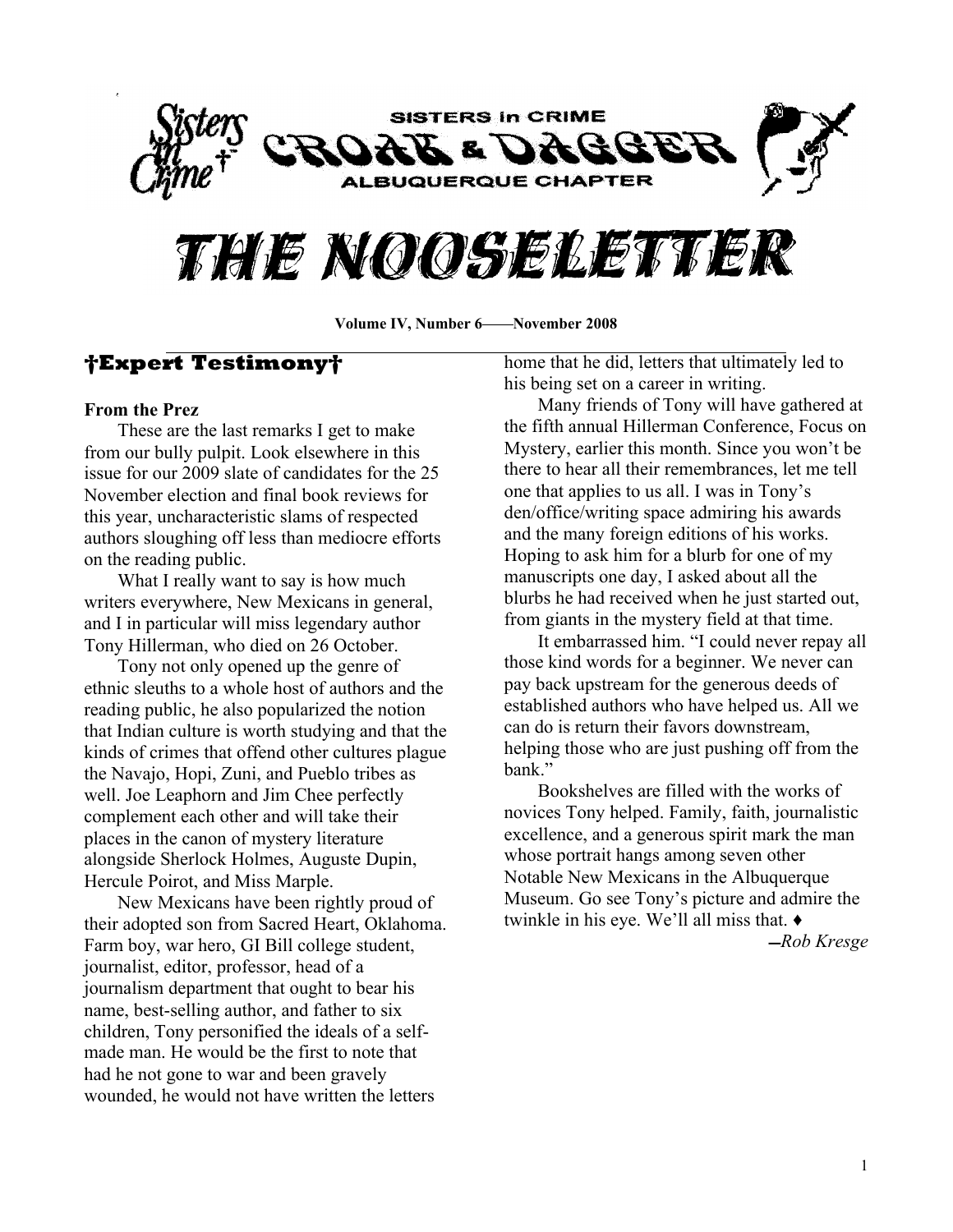# **Don¶t Miss It! Tuesday, November 25, at 6 p.m.**

November's speaker will be Jackie Lynn (aka Rev. Lynn Hinton, pastor of St. Paul's United Church of Christ in Rio Rancho) who is the author of the Shady Grove Mystery Series published by St. Martin's Press. Her most recent book in this series, *Swing Low, Sweet Chariot* came out this summer. *Jacob's Ladder* appeared in June of 2007 and *Down By The Riverside* was released in the spring of 2006.

Under her real name, Lynn is a regular columnist with The Charlotte Observer, the author of several nonfiction works, and a series of inspirational women's novels known as the Hope Springs Trilogy.

 The program for the December meeting will be an "Author's Roundtable" to give our local mystery writers an opportunity to announce/ describe their works in progress. Contact Rob Kresge if you'd like to take part so we know how many authors will come. (By the way, any holiday goodies anyone wants to bring will be gratefully received!)

The Albuquerque Croak & Dagger chapter of Sisters in Crime welcomes mystery fans, readers, and writers who want to enjoy felonious fun, absolutely criminal companionship and sensational speakers.

Meetings are held in the police briefing room of the James Joseph Dwyer Memorial Substation, 12700 Montgomery NE (one block east of Tramway). Unless otherwise noted, programs are free and open to the public.

# *Don¶t Forget to Vote!*

Yes, we know you did on November 4. This election is for next year's slate of Croak  $\&$ Dagger officers. See page 9 for details.

**Check Out the Croak & Dagger Website for all your Croak & Dagger information needs.** www.croak-and-dagger.com

- Upcoming Programs
- 2008 Meeting Schedule
- Membership Form
- Speakers Bureau
- Links to Mystery Websites & Websites for Your Favorite Croak & Dagger Authors
- *The Nooseletter* Archive

Sisters in Crime was founded in 1986. *The purpose of Sisters in Crime shall be ³to combat discrimination against women in they mystery field, educate publishers and the general public as to the inequities in the treatment of female authors, raise the level of awareness of their contribution to the field, and promote the professional advancement of women who write mysteries.´*

# *The Line Up*

 $Rob$  Kresge  $-$  President  $$ *rkresge777@comcast.net*

Secretary/Treasurer  $-$  Cheri Stow  $$ *cheri3j@yahoo.com*

 $Programs/Publicity - Ruth Jimenez$ *rcbrojim@yahoo.com*

Membership  $-$  Jonathan Sacks  $$ *jsacks@pobox.com*

Website Technical Support Manager – Sarah Schwartz ± *schwartzse@comcast.net*

Library Liaison - Pari Noskin Taichert *ptaichert@comcast.com*

 $Nooseletter Editor - Linda Triegel$ *newsette@earthlink.net*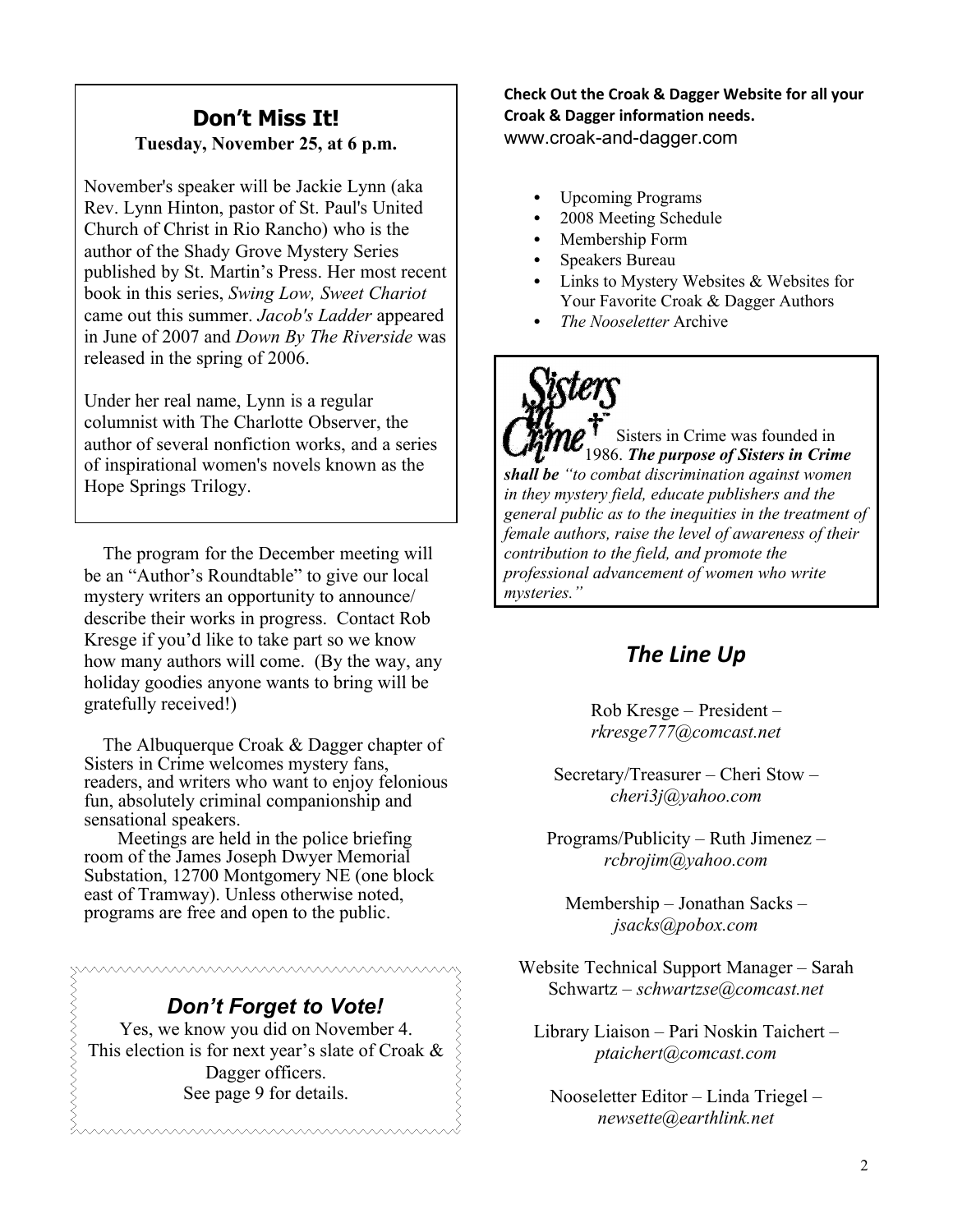# Murder in Old Town  $-$  An Albuquerque Mystery

*(Thanks to our terrific October speaker, Paula Paul, for this morality tale for writers}*

By eight in the morning, the sun had already begun to spread itself like melted butter across the city, oozing through the streets and alleys, only to be congealed into islands of brittle dry air in the buildings of downtown Albuquerque.

Police detective Ruth Jimenez spent little time in the artificial artic climate of the main police station. She was a woman of the streets. The mean streets. Where danger, neglect, disillusionment and death lurked. You never knew what you were going to find around the next corner.

Like yesterday. She'd found another one lying dead in the parking lot behind the library. It had been brutally ripped, its edges tattered, pages blown away in the wind, its first page stained with coffee and there was a tire mark on the back where someone in the parking lot had run over it. It had been dead a long time. Its life-giving printer ink had already started to pool and rigor mortis had set in. The guys in OMI were going to have a hard time identifying this manuscript. Only a few words were legible. Something about a murder in Old Town.

Jimenez knew she wasn't supposed to get emotionally involved, but every time she saw one (and this wasn't her first by any means) she couldn't help thinking that if it just could have made it past the hot summer, maybe by winter it could have been transformed into something someone would want to curl up with in front of a fire, on some dark and stormy night.

But that was yesterday. Jimenez was off the streets today. She'd been called into one of those air-conditioned islands that was police headquarters. She made her way up the stairs to the chief's office on the second floor. (Chief Rob Kresge, you see, was a second-story man).

"You wanted to see me, Chief?" she asked as she entered his office.

"Have a seat, Jimenez," Chief Kresge growled without looking up from the papers he was signing. "I want to ask you about that dead manuscript you found yesterday." Kresge was a tough, no-nonsense kind of man who always got right to the point. Jimenez knew he'd seen his share of dead manuscripts, too, but he never talked about it or showed any emotion when another one came up. Maybe he'd seen too many. Maybe he'd had one of his own die.

"Yeah, the manuscript," Jimenez said. "We got an I.D. yet?"

"OMI's working on it," Kresge said, pushing the stack of papers aside to glare at Jimenez. "There was no cover page, so we got no title and no author's name."

Jimenez shrugged. "Probably blew away. Those things happen you know. I figure some writer dropped it in the parking lot without knowing it. The poor thing had been run over and ripped. It was in pretty bad shape. I could hardly read it. Tough to die in an accident like that."

"This was no accident, Jimenez. This manuscript was murdered."

Jimenez's eyes widened. "What do you mean, murdered?"

"Doc says there are signs the manuscript had been tortured."

"Doc?" Jimenez said. "You mean Dr. Jonathan Sacks, the head of OMI?"

The chief nodded. "Said he's pretty sure the whole thing had been locked in a drawer for a couple of years. Hadn't seen the light of day in a long time. That kind of thing can kill a manuscript, you know.

Jimenez shook her head. "But who would do a thing like that?"

"That's what I want you to find out," the chief said. "I'm assigning Rudolph from over in vice to work with you.

"Rudolph?" Jimenez asked. "You mean Penny Rudolph?"

Chief Kresge nodded. "She's the best we've got."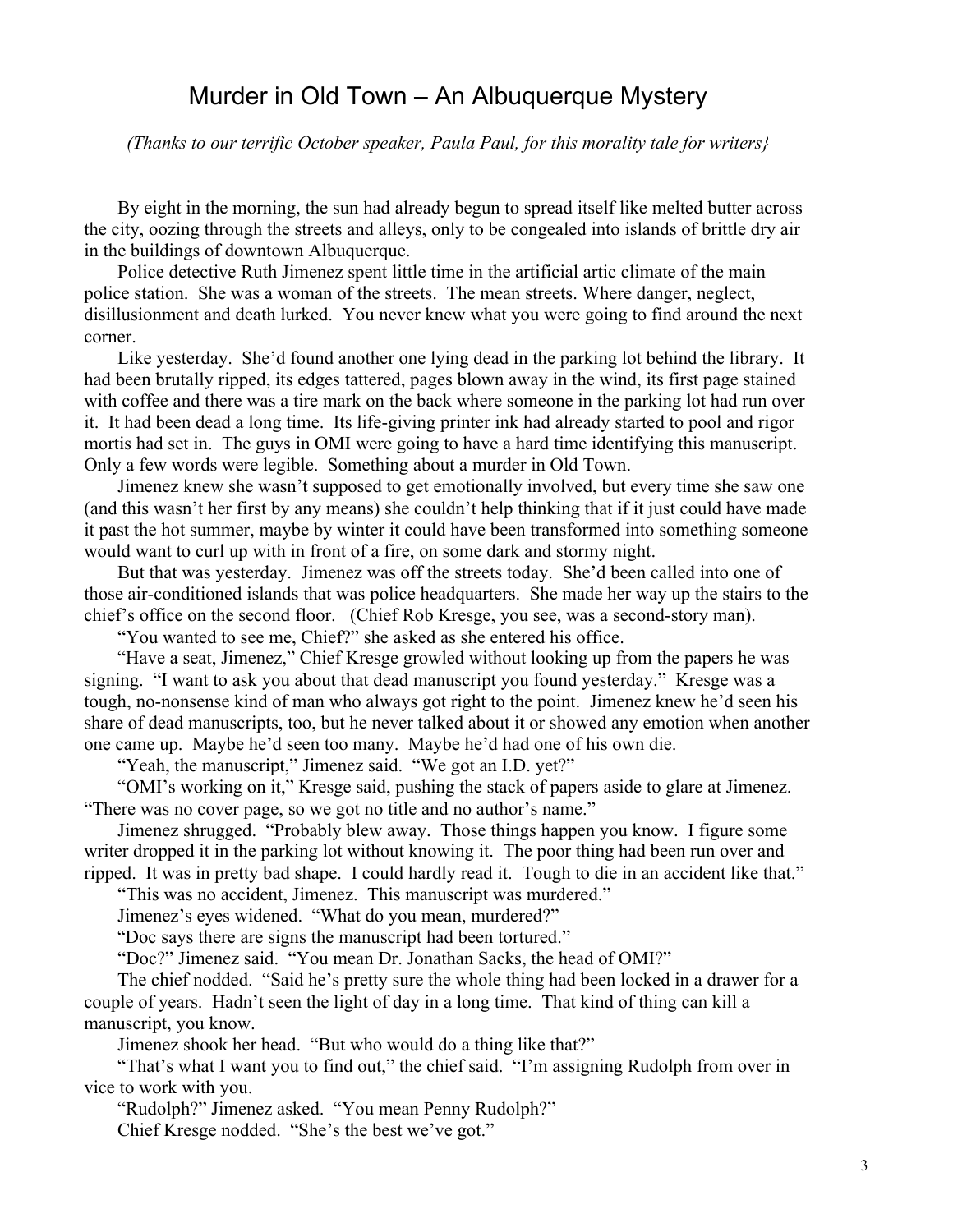"But she's got her own manuscripts to work on," Jimenez said.

"You afraid she'll outshine you, Jimenez?"

"No, of course not. It's just that $\equiv$ "

"No excuses, Jimenez. Now get to work."

Rudolph was waiting for her in the car. She was another tough cookie who would probably make chief someday if she survived the vice unit. Jimenez had worked with her before and knew how unrelenting she could be once she got her teeth into a good case, and this was without a doubt a good case. Tortured by being left in a drawer! There was still some innocent spot in Jimenez's soul that made her not want to think there really were people like that.

Police work, like writing, can be tedious. Jimenez had learned that the hard way, and she had a hunch Rudolph had learned that lesson, too. They started in the library, asking librarians and patrons alike if they'd ever noticed anyone carrying around a manuscript. There were plenty that people remembered, even some with coffee stains, but nothing anyone could remember about a crime in Old Town. Then they asked if anyone had noticed a manuscript falling to the ground on the parking lot. No one remembered anything.



It looked like a dead end until Dr. Sacks came up with information about the tire mark. It came from a Bridgestone Potenza RE750. But what good did that do? There must be thousands of cars in the city with Bridgestone Potenza RE750s. Another dead end. The next thing to do was to call publishers all over the country to ask if they'd ever received and rejected a manuscript having to do with a crime in Old Town.

Fat chance that would bring any results! Have you ever tried to talk to an editor? They're always in a meeting or else they're away at some conference, or they're "working at home today." At least that's what the receptionist says. You don't know what the editor says, because you never ever get to talk to an editor.

You get a form letter—*rejecting* your request. But Jimenez and Rudolph didn't give up. They kept sending out those requests. Finally, Rudolph went to a writer's conference and got a ten-minute appointment to talk to an editor.

The editor remembered something. A manuscript about a crime in Old Town. Yes, she had rejected it. It didn't meet their needs, but she had wished the writer luck in placing it elsewhere. OK, so it was a form rejection. No, she didn't remember the author's name, but now that she thought about it, the manuscript did show promise. It needed a little rewriting, though.

In the meantime, Jimenez was back at the library parking lot, looking for something she might have missed. That's when the bag lady showed up. Said her name was Stow. Cheri Stow.

"You looking for something?" the bag lady asked, leaning heavily on her grocery cart. "If you are, you won't find much here. Go over to the park. You'd be surprised the stuff people leave lying around. Look at this," she said, pulling a ski jacket out of her cart. "I'll bet this hasn't been worn more than once or twice."

"That's not the kind of thing I'm looking for," Jimenez said, shocked that she had been mistaken for a bag lady.

"Well, listen to you!" Cheri Stow said. "Beggars can't be choosers, you know."

Jimenez was incensed. "I'm not a beggar."

"Then you're a writer."

"Why would think I was a writer?"

"You have that hungry look. So you're either a beggar or a writer. You're not a beggar, so you're a writer."

"I'm a cop!" Jimenez shouted, feeling insulted.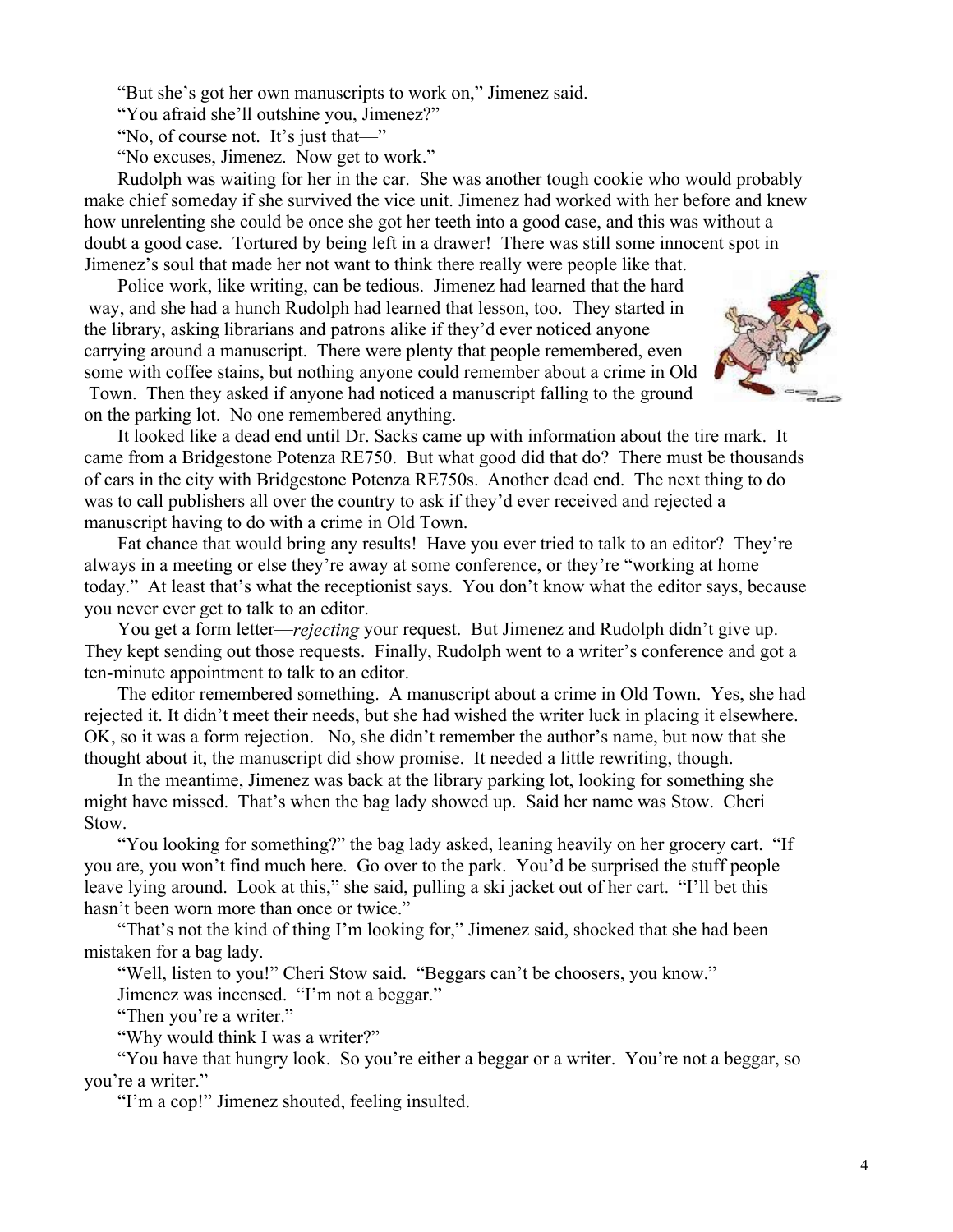"A cop?" There was a frightened look in the bag lady's eyes. "I didn't take that six-pack. It just fell off the shelf and landed in my shopping cart."

Jimenez ignored her. She was still feeling insulted at someone saying she looked like a hungry writer.

Cheri Stow the bag lady studied her in silence for several seconds. Finally she spoke in a quiet, timid voice. "I was here when that manuscript fell out of that woman's briefcase.

"What manuscript?"

³You know what manuscript. The one with the coffee stain and the tire mark. The one about a crime in Old Town."

Jimenez felt more excited than she'd felt in days. "I'm taking you in for questioning."

Rudolph was waiting at the police station when they arrived. "I found an editor who remembered the manuscript," she said when she saw Jimenez.

"And I found a bag lady who may be able to identify the author."

Cheri Stow the bag lady was exhausted after five hours of sweating under a hot light while she was being questioned by the tough and grizzled Chief Kresge.

"Can't we stop," she asked, "I want a beer."

"Not until we get all the answers we need," the heartless and unrelenting Kresge said. "Now tell me everything you know.´

³I already told you everything I know. I saw the woman, the writer, in the library a lot when I go in there to get out of the heat and take my nap. She looks up stuff. Used to be mostly names of editors and publishers she finds in *Writers Marketplace.* She sent that manuscript out four, maybe five times.

"How do you know this? The chief asked.

"She told me," the bag lady answered.

"What else did she tell you?" the chief, who never gives up, asked.

"That she got rejections all five times."

³Only five?´ The chief had that look on his face. Like he was on to something.

"Did she ever go to a writer's conference?" Rudolph asked.

The bag lady's answer was short. "Nope."

"Ever try to get an agent?"

"Once. She got turned down."

"Just once?" asked the chief.



"Just once," Cheri Stow said. "Said she was starting to feel insulted by everybody rejecting her.

"Did she ever try rewriting? Ever belong to a critique group?" Kresge asked.

³Tried a critique group once. Said they had no right to tell her she needed to change things. Said they wouldn't know good writing if it hit 'em in the face."

"Then what happened?" Kresge asked, turning the heat light up a notch.

Cheri¶s face turned white in spite of the burning light. ³I . . . , I don¶t know,´ she said. "Was this gang related?" Rudolph asked.

The chief turned to her in surprise. "Why would you ask her that?" he asked.

"There's this notorious street gang. Goes by the name of Croak and Dagger. They're into stuff like that."

"No gangs were involved!" the Bag Lady said. She was almost in tears by now.

Kresge gave her a menacing look. "How do you know that?"

"I'm not saying another word without a lawyer present," said the bag lady.

"You're not a suspect," Kresge said.

"I want a lawyer," Cheri insisted.

"All right," Kresge said. "Jimenez! Get her a public defender."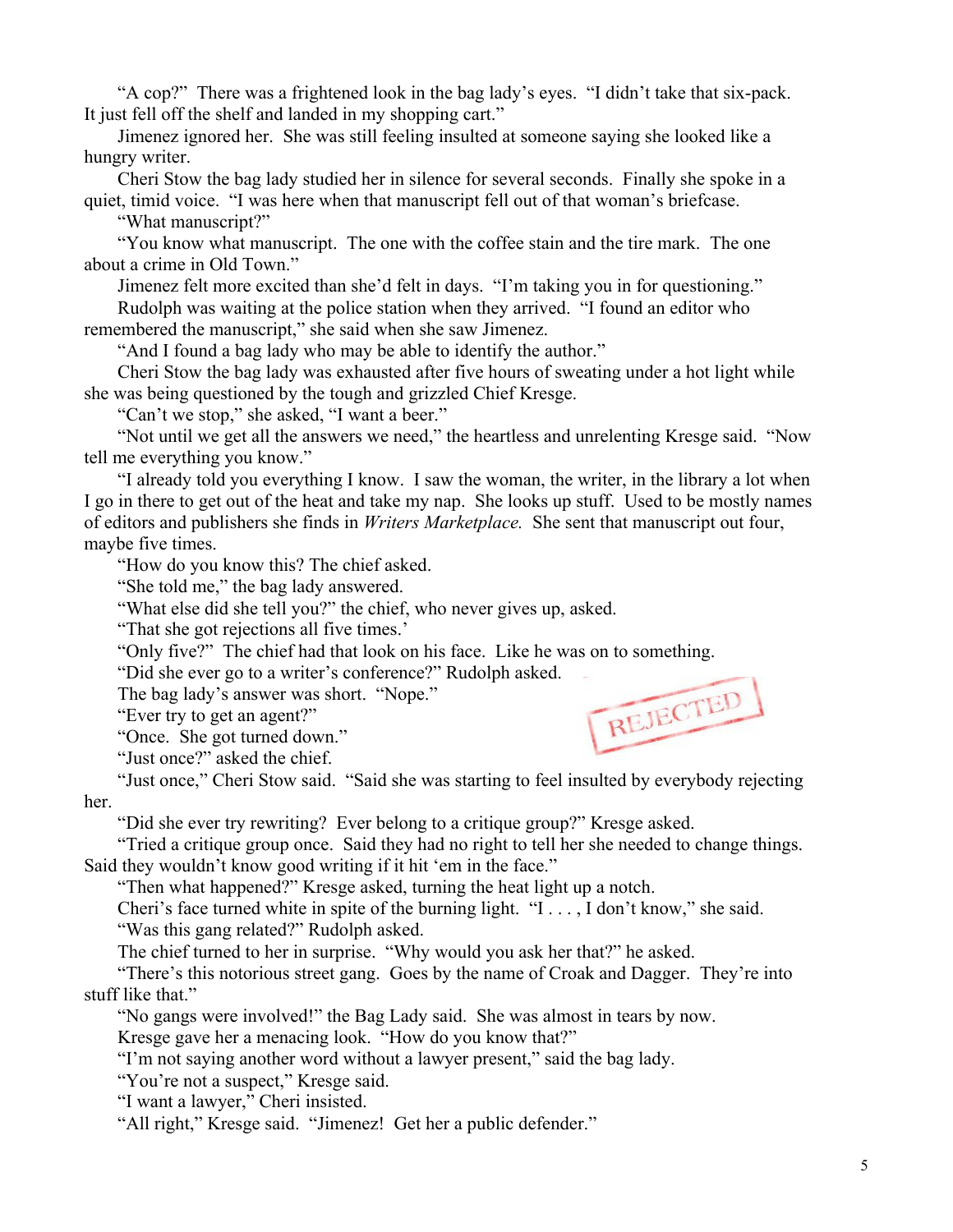"Don't want no public defender," Cheri said. "I want the best criminal lawyer in town. I want Linda Triegel."

"Triegel's expensive!" Kresge said, shocked.

"I won't talk without Triegel."

Triegel looked the part--slick and professional, loaded with diamonds, Louis Vuitton handbag, Gucci suit.

"Give my client immunity or she doesn't talk," Triegel said.

"Immunity from what?" Kresge asked.

"Don't try to hang that six-pack theft on her."

"You're tough, Triegel," Kresge said.

"It's that or nothing," Triegel countered.

Kresge didn't like deals, especially not with slick lawyers like Triegel, but this was important. He gave the bag lady immunity, knowing that six-pack theft would forever be on his conscience.

"All right, I'll sing," the bag lady said. "After the critique group thing and the agent rejection, she  $\dots$ , she  $\dots$ .

Rudolph and Jimenez leaned in closer. The chief's eyes widened. "Go on," the chief urged. "She  $\ldots$  she mblmblmbl $\ldots$ "

"What? Speak up! I can't hear you," Kresge bellowed, not being a particularly touchy-feely or sensitive kind of guy.

"She t-t-t-tortured it," Cheri said.

"Tortured it how?" the chief demanded.

"She put it in a drawer until it died of neglect," Cheri said. By now she was crying. "I know that's criminal. I know I should have come forward sooner. But I was scared.<sup>\*</sup>

"Will you testify to that knowledge of torture in court?" the chief asked.

"Not without immunity," the slick and professional Triegel said.

"She's already *got* immunity, Triegel," the chief roared.

"She won't be implicated or prosecuted for her knowledge of this horrible crime. You don't guarantee that, she don't talk."

"Doesn't," Kresge said.

"What?" Triegel looked confused.

"The verb must agree with the subject. "She *doesn't* talk."

"You're darned right she doesn't. Not without immunity," Triegel said.

In the end, the bag lady sang. The author was convicted of death by neglect. She had refused to keep sending the manuscript out. She refused to listen to the suggestions of professionals. She refused to rewrite. She let rejections get her down. She refused to attend meetings or conferences where she could learn what editors were buying or to learn by reading critically and studying best sellers. In a word, she gave up. Sadly, she was convicted of first degree murder by neglect and failure to pursue a dream with every fiber of her body.

She'll have a second chance if she wants it, though. It's up to her.

Oh, yes, they learned her name. And you know who you are.  $\triangleleft$ 

### **NOTICE**

Complimentary meal tickets for Wecks will be raffled off at the November meeting. All those who attended the Mystery Dinner are eligible for the drawing.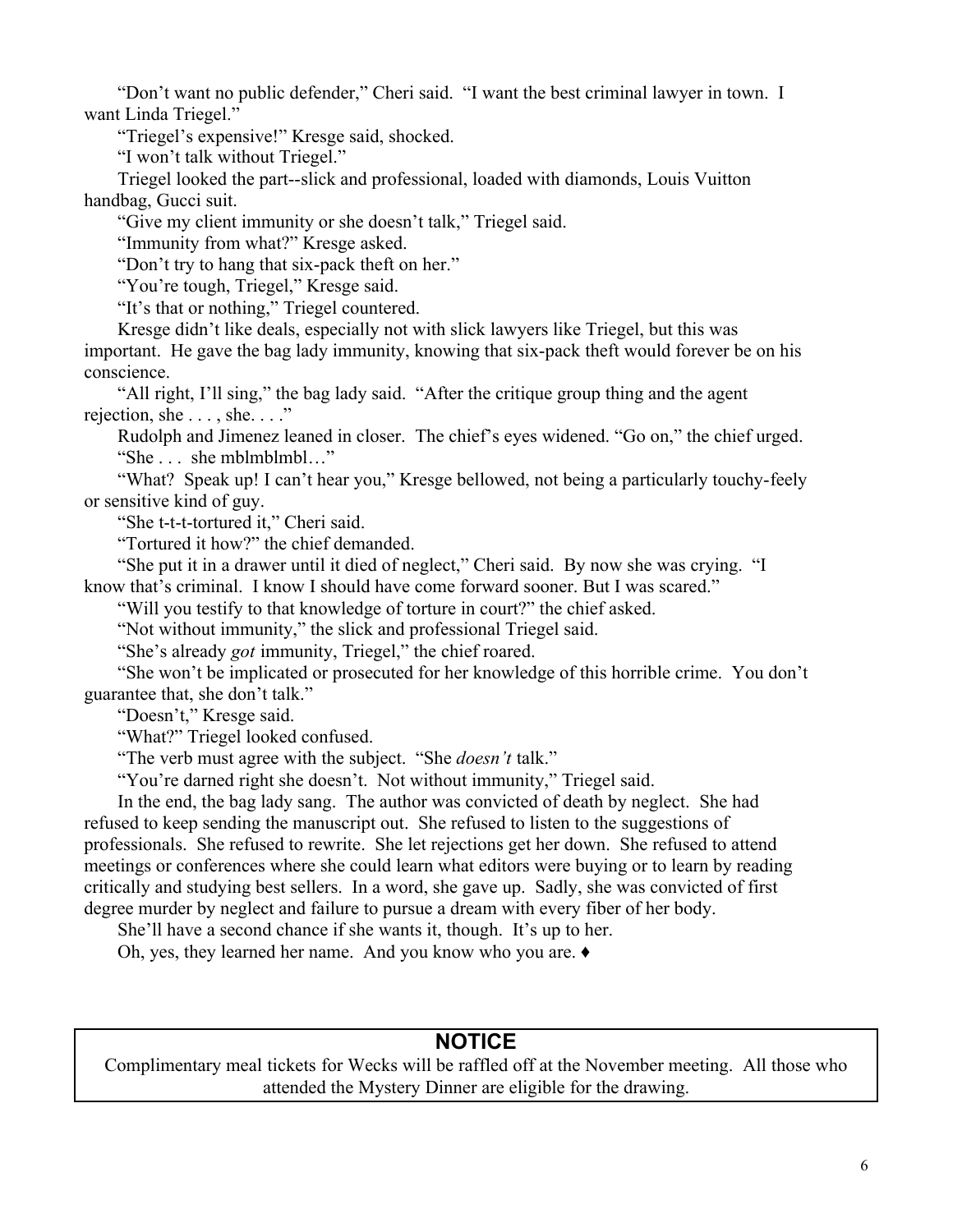#### **The Mark of the Pasha: A Mamur Zapt Mystery** by Michael Pearce. Poisoned Pen Press, 2008. 200 pp (HC)

It's the end of 1918: World War I has ended, the Versailles Conference is beginning, and independence and nationalism are the watchwords in many countries and colonies  $$ including British-ruled Egypt. The Khedive "rules" Egypt, but every minister and many lower-level government officials have British advisors. However, many Egyptians, including some of the ruling elite, want to throw out the British and the Khedive and have elections and self-government.

In this environment, an assassination attempt on the Khedive creates many problems

for the Mamur Zapt, the head of the Khedive's Secret Police, and his three-person office. One of these complications is that the Mamur Zapt is



Gareth Owen, a Welshman who served in the British Army in India and is married to a Pasha's daughter.

 The book follows the Mamur Zapt, who has few resources and limited authority, as he works his way through both the British and Egyptian bureaucracies to determine who is responsible for what political intrigue and to stabilize the situation. In addition to a good mystery, the book also provides a good description of the politics and culture of this turbulent period, but with a sense of humor rather than preaching about history.

If you like the book, you have made a good discovery since it is the sixteenth one in the Mamur Zapt series, which follows the Mamur Zapt from his appointment in 1908 through the changes during the pre-war and war years.

 Author Michael Pearce knows the area since he grew up in what was then Anglo-Egyptian Sudan and has also returned and taught there. He is a retired academic, who now writes full time.  $\triangleleft$ 

**²**Olin Bray *(ohbray@nmia.com)*

# **ROB¶S RANDOM SHOTS**

**November Case File Number One**

*The Cat Who Dropped a Bombshell* by Lillian Jackson Braun, G.P. Putnam's Sons, 2006. 191 pp (HC)

The two novels I'm reviewing this issue share a common pedigree. We checked out both of them as books on CD for a recent weeklong trip to Colorado. They are both written by bestselling authors in their fields with huge followings, but they are both highly inferior works which could only be foisted off on legions of fans who already adore their works and buy subsequent books uncritically. Neither Julie and I nor our passengers could stomach these novels and I had to check out written versions from the library to see how they turned out. I was even more disappointed in their denouements.

Braun is a cat lover and this is her 28<sup>th</sup> "Cat *Who* . . ." mystery. I ought to put mystery in quotation marks, too. Set in fictional Moose County (presumably Maine), gentle inhabitants nose into each other's business, trade cat anecdotes, and appreciate local history. Not much else of note happens. Things unfold at such a leisurely pace, I'm grateful the driver didn't fall asleep while we all nodded off at the saccharine non-events in the novel.

Early on, a granddaughter and her fiancé come to town to visit elderly grandparents, then leave. We learn that the fiancé is an ailurophobe, but must figure out for ourselves that that is a cat-hater. Dozens of pages later, after cute happenings at a town festival and the return of the granddaughter, we learn that the young man was not actually her fiancé and they have broken up. Much, much later, after much ado about many nothings, like cat columns in the local paper, we learn that the old couple has died, one after the other.

This turns out to have been a murder, perpetrated by the false fiance, but the novel's protagonist does not solve the crime, nor, thankfully, does his cat. Instead we learn that a biologist friend of the granddaughter, who made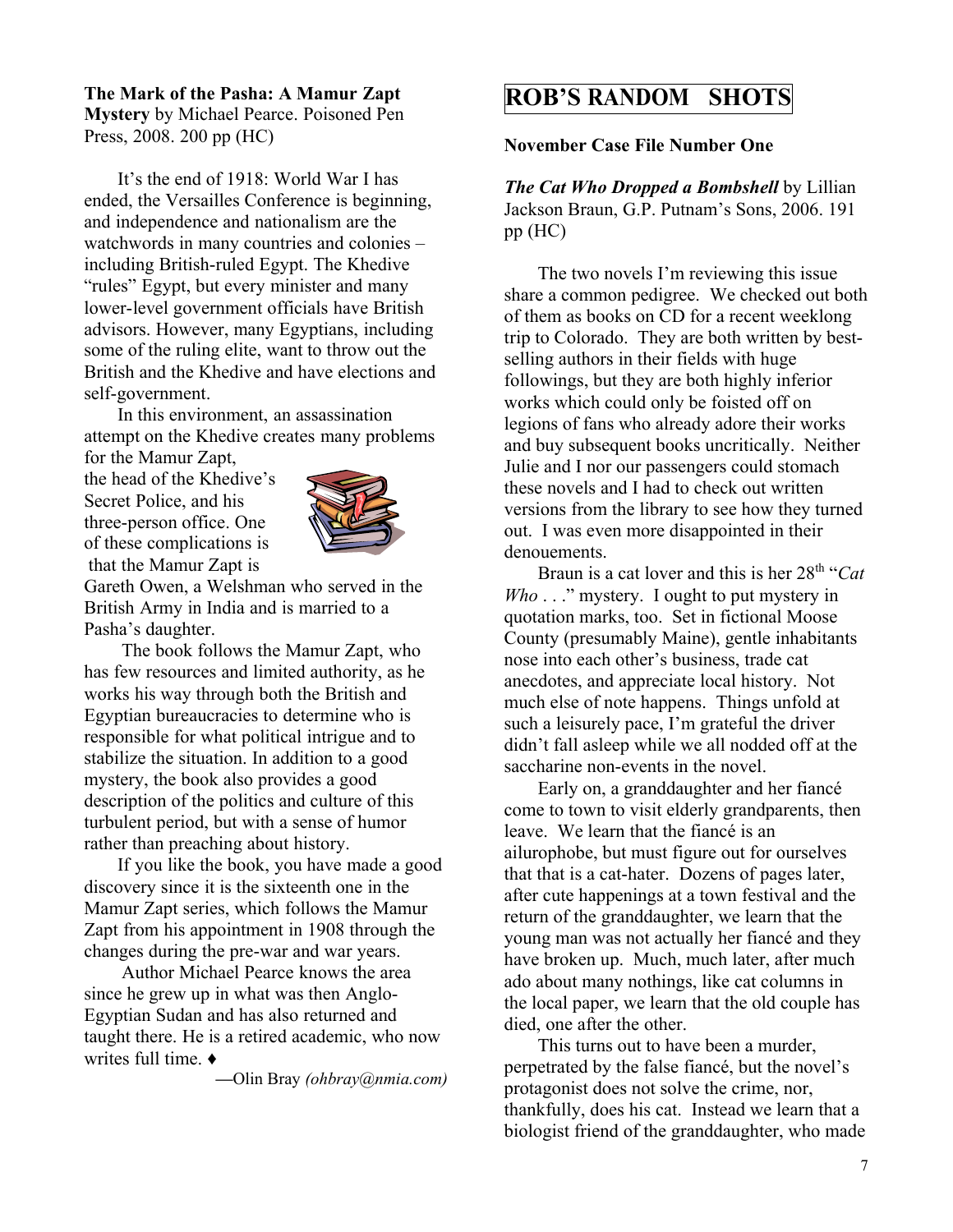an "off-screen" visit to the town (to buy a cat, naturally) determined that the false fiancé had introduced mold spores into the house that eventually caused the deaths and that he has been arrested in California. Never mind that it would be difficult for anyone to prove transcontinental murder by spores, let alone gather enough evidence to make an arrest without visiting the scene, all's well that ends well and the inhabitants enjoy a round of chuckles.

Rules violated include lackluster pacing, overly indulgent writing, lack of effort by the protagonist (someone else solves the crime), lack of any danger or suspense, and unresolved loose ends like motive. The author even lets her protagonist interview her in an addendum!

I'm sure Ms Braun has devotees in our chapter, and if they would like to challenge this view of her work, I hope they'll contact the *Nooseletter* editor. Ƈ

²Rob Kresge (*rkresge777@comcast.net*)

**Key:** PB = Paperback  $TP = Trade$  paperback HC = Hardcover

#### **November Case File Number Two**

*The Colorado Kid* by Stephen King, Hardcase Crime, 2005, 185 pp (PB).

The number of King fans is legion, but I'll bet they (and his fans in our SinC chapter) feel the same way I do about this "book." See that page count above? That's your first clue that this is an improbable King novel, weighing in at only a fraction of his usual tomes. And this is not a paperback reprint; it's a first edition. Unable to interest his agent and editors in this long novella, he chose to grace hardcore PIssex-and-gore publisher Hardcase with it. In return, the publisher, known for reprints with 1950's femme fatale covers, found a way to put a fetching damsel on this cover. Check a copy in the paperback section of your local library.

King eschews his usual supernatural or straight suspense style to give us a faintly eerie tale that, like the Braun above, violates every rule of its genre as only a revered author could get away with. The Kid of the title refers to a dead body found on a beach in a customary King Maine setting 15 years before our story takes place. There is no suspense in this novel, no danger, only a growing expectation and wonder that is ultimately frustrated. (S**poiler ahead; avoid reading further if you intend to read this work.)** The cast is limited to three major players (not counting a visitor and a waitress who walk off at the end of chapter one): two old (really old) newspapermen and their young female summer intern, Stephanie, sexed up for the mildly lurid cover.

The only "action" in present time is a long conversation between the three characters on a veranda in the late summer Maine sun. Granted, the Maine accents are wonderful even on the printed page (even better on CD), but this limits the story to a retelling. Basically, the two old writers recount to Stephanie an unsolved crime on the beach of a nearby island. King gives us his usual meticulous details and sense of place. Late in the conversation, the two men tell her how the unnamed corpse (nicknamed for a Colorado tax stamp on a pack of cigarettes found in his pocket) was finally identified a couple of years after the body was found.

Then there follows an intriguing thread of how the man (a known non-smoker) must have left his Denver office one morning on a tight schedule to get to this Maine beach the same evening to be murdered. Manner of death not clear, clues like cigarettes and a Russian coin in his pocket not resolved. We've been led a nonmerry chase up until this point but (**spoiler**) King's three characters do not solve the mystery; the two old men merely pass the story to Steph and hope she'll have better luck with this cold case some day. King closes the book by explaining that this whole thing was just a discourse on the nature of mystery itself. It certainly sucked me in, but I was appalled that an author of his stature would lead readers on and not deliver.

Reactions? Write a letter to the editor or respond to me.  $\triangleleft$ 

²Rob Kresge (*rkresge777@comcast.net*)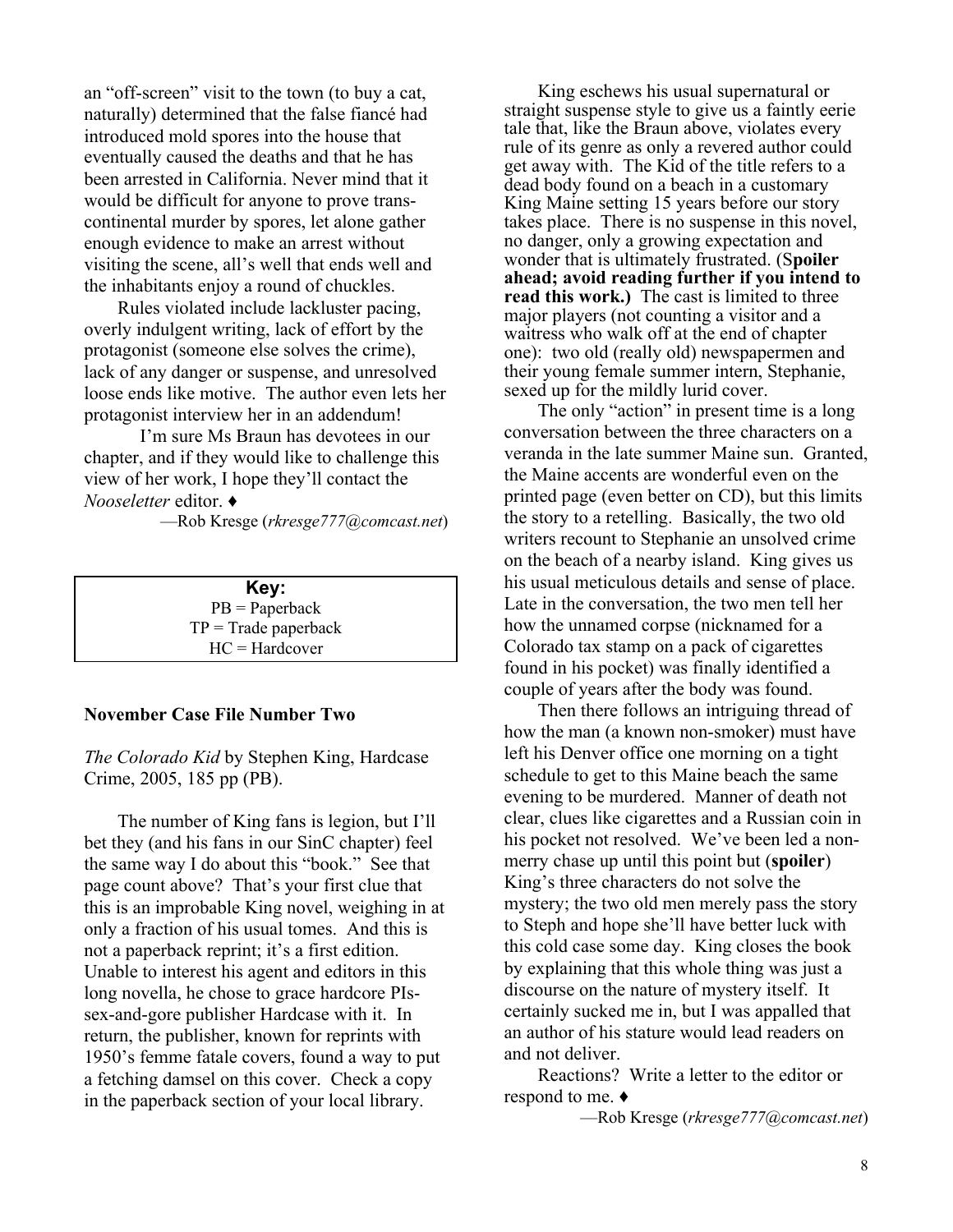# **NOVEMBER ELECTION**

*The Croak & Dagger chapter works because of the efforts of dedicated volunteers.*

On 25 November, paid-up members of the Croak & Dagger chapter will be able to vote for the top four elective positions of volunteers willing to steer our chapter through the next year. The four primary board members are elected to one-year terms. The whole board elected officers and appointed volunteers—takes office at the December meeting.

Members who can't attend the November meeting may cast their ballots by emailing the current president, Rob Kresge, at *rkresge777@comcast.net* **NO LATER THAN** noon on the day of the meeting, 25 November. Ballots will be distributed and counted at the meeting and the results announced at the end.

Write-in candidates are acceptable, but anyone wishing to contend for a position must inform Rob or the Membership Chair, Jonathan Sacks, at *jsacks@pobox.com* in time for an email reminder of the upcoming vote to be issued the weekend before the meeting. Consider the write-in or contested entry deadline to be midnight, Friday, 21 November.

The slate of officers for 2009 consists of:

#### *Elective Positions:*

#### *President* **/** *Treasurer* **± Cheri Stow**

Cheri is **c**urrently an undergraduate working on a Creative Writing Degree at UNM. She has an Associated Arts degree from Green River Community College of Washington and a certificate from the Institute of Children's Literature. She has written novels, short stories, and poetry.

#### *Vice President* **± Olin Bray**

Retired from Sandia National Labs, Olin worked in information systems, technology planning, and homeland security. He has written three computer books and over 40 conference papers and tutorials. He is a member of both Croak and Dagger and Southwest Writers.

#### *Secretary* **± Position still open ± Volunteer!**

#### *Appointive Positions:*

#### **Programs/Publicity Chair - Rita Herther**

In the 1980's Rita published articles and children's stories. She taught creative and journal writing. After a long hiatus, Rita is now writing a YA novel, short stories and articles.

#### *Nooseletter Editor* **± Linda Triegel**

Current editor of the Nooseletter, Linda also edited the newsletter of her previous SinC chapter in Pennsylvania. A published romance writer, she is now working on a historical mystery.

#### *Membership* **± Jonathan Sacks**

Jonathan has had two careers so far—as an academic research mathematician and as a hi-tech software engineer in the Boston area. He will be teaching math at CNM shortly. Our current Membership Chair, he is working on a second draft of a suspense novel about financial crimes on the electronic international currency network.

#### *Website Technical Support* **± Susan Zates**

 Susan and her husband and two Siberian huskies moved to ABQ in 2004 from Orange County, California. She works as a software engineer and is an avid mystery reader, not a writer. She especially loves police procedural, P.I. and forensic genres.

#### *Library Liaison* – Pari Noskin Taichert

Pari is the author of the Sasha Solomon mystery series set in New Mexico. She was the first president of the Croak & Dagger chapter and is now a columnist for *The 3 rd Degree*, the newsletter of Mystery Writers of America.

#### *Sharing the Web*

When forensic medicine succeeds in making it into the courtroom, the evidence is known as a "Visible" Proof." Check out the online exhibition at *[http://www.nlm.nih.gov/visibleproofs/,](http://www.nlm.nih.gov/visibleproofs/) which*  explores the history and evolution of Forensic Medicine. Take a tour of the virtual exhibit titled ³Visible Proofs´ and learn about the brilliant innovators who have pushed the boundaries of this particularly dark field of science.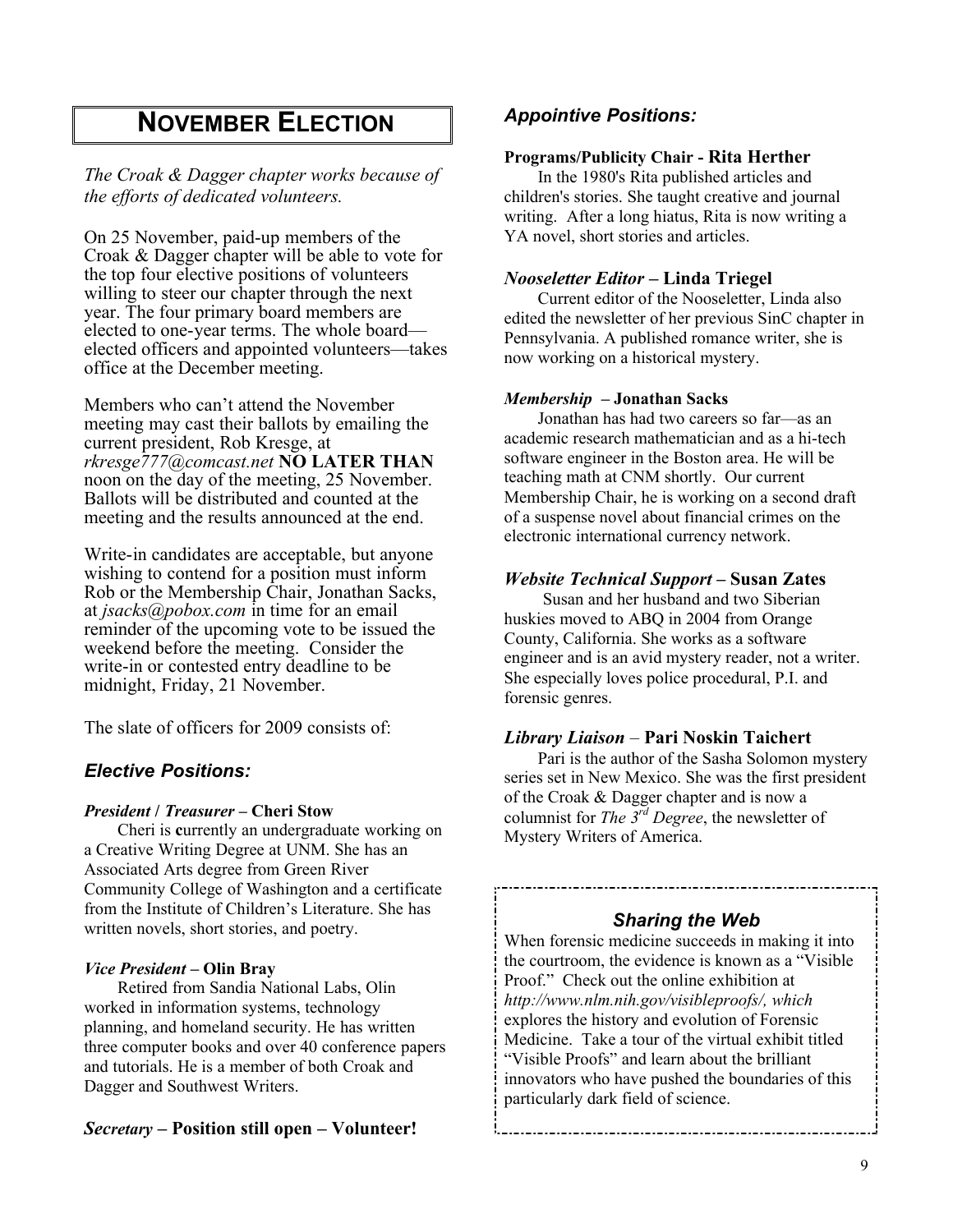# 2008-09 MEETING DATES

Tuesday, November 25, 7:00 p.m. Tuesday, December 16, 7:00 p.m. Tuesday, January 27, 7:00 p.m. Tuesday, February 24, 7:00 p.m. Tuesday, March 24, 7:00 p.m.

#### **Meetings are free to the public.**

 Unless otherwise noted, meetings are held every fourth Tuesday of the month, at 7:00 p.m., at the James Joseph Dwyer Memorial Police Substation, 12700 Montgomery Blvd. NE, one block east of Tramway. (If the substation lot is full, there is more parking available just below the substation, accessed via a driveway below the substation on the right.)

Check our Web site, *www.croak-and-dagger.com*, for schedule changes.

# **Summary of Findings**

The *Nooseletter* is the internal organ of the Croak & Dagger chapter, Albuquerque, of Sisters in Crime (SinC). Opinions expressed herein are those of the authors and editors  $\triangle$ 

### **Nooseletter Submissions**

*Croak & Dagger* friends are encouraged to contribute articles, reviews, and essays on aspects of mystery writing *and* reading for publication consideration. Information on relevant conferences or events is also welcome. Especially let us know if you have published a new book or story, or have an upcoming local author event. (Unbridled enthusiasm for your own mystery book is encouraged here.)

**Length:** Articles should average 500 words, but short items are also welcome.

**Deadlines:** Publication is every other month, starting in January. Submission deadlines are the 15th of the month prior to publication: Feb 15, April 15, June 15, Aug 15, Oct 15, and Dec 15.

**The Living and the Dead:** As a general policy, articles and information should focus on living authors rather than dead ones, but that's not set in concrete shoes. Articles about specific historical development of the crime-mystery writing genre, for example, would be welcome.

**Submissions:** Please submit via e-mail to *newsette@earthlink.net.* with "Nooseletter" in the subject line.

The *Nooseletter* is distributed to all members electronically.  $\triangleleft$ 

²*Linda Triegel*

COPYRIGHT © OF MATERIAL PUBLISHED HEREIN REMAINS THE PROPERTY OF INDIVIDUAL CONTRIBUTORS. NO PART OF THIS PUBLICATION MAY BE REPRINTED WITHOUT PERMISSION FROM THE AUTHOR(S).



# Still not a member

of Sisters in Crime?

\$20/year brings mystery to your life! The Albuquerque Croak & Dagger chapter welcomes mystery fans who want to enjoy felonious fun, absolutely criminal companionship, and sensational speakers.

Benefits of membership in the Croak & Dagger chapter include a subscription to our *Nooseletter*, close contact with local mystery writers, and fun events with other mystery fans.

You do *not* have to be a member of the national organization to join us. Come hear our next program speaker and meet the gang. We promise to bring mayhem and murder into your life. **Contact our membership chair, at** *contact@croak-and-dagger.com.*